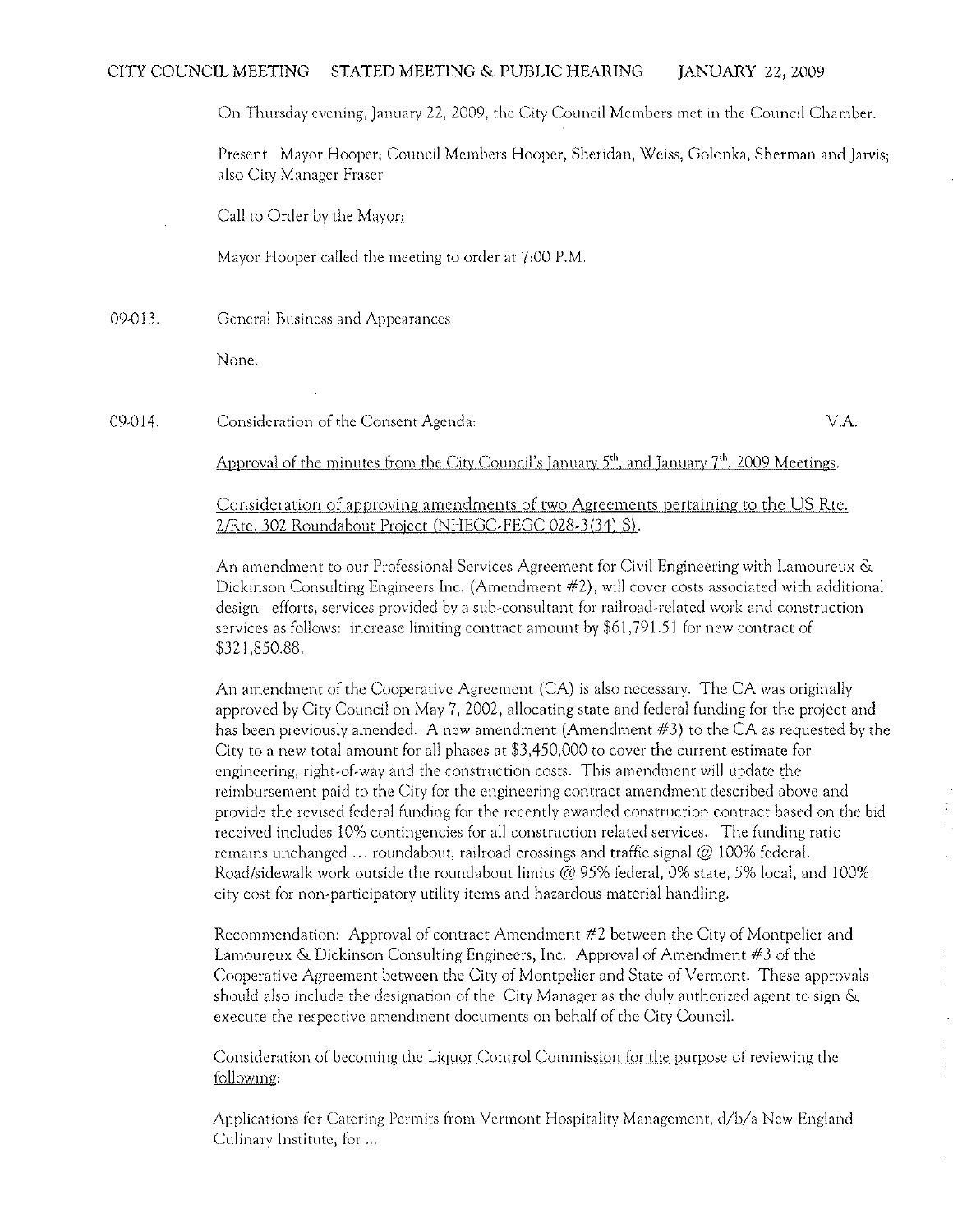Ĵ

A Reception on Saturday, January 31", from 5:00 to 7:00 P.M. at the Vermont College Chapel.

A Vermont College Reception on Tuesday, February 3"', from 9:00 to 10:30 P.M. at the Wood Art Gallery.

A Vermont College Reception on Friday, February  $6<sup>th</sup>$ , from 9:00 P.M. to 1:00 A.M. at Alumni Hall on the Vermont College Campus.

A Vermont College Reception on Saturday, February 7<sup>th</sup>, from 7:00 to 9:30 P.M. at the Wood Art Gallery.

A "Corp" Dinner on Sunday, February 8<sup>th</sup>, from 5:30 to 10:00 P.M. at the National Life Guest House.

A "Corp" Dinner on Wednesday, February 11<sup>th</sup>, from 4:30 to 9:00 P.M. at the National Life Guest House.

Application for a Catering Permit from Yebba, Inc.,  $d/b/a$  The Abbey Pub & Restaurant for a Cocktail Reception to be held on Wednesday, February 25<sup>th</sup>, from 3:00 to 7:00 P.M. in the Cedar Creek Room of the State House.

# Approval of payroll and bills:

General Fund Warrant dated January 14, 2009, in the amount of  $$1,263,517.16$  and Community Development Agency Funds in the amount of \$8, 150.00.

Payroll Warrant dated January 22, 2009, in the amount of \$137,105.04.

Motion was rnade by Council Member Sheridan) seconded by Conncil Member Hooper to approve the consent agenda. The vote was 6-0, motion carried unanimously.

09-015. Consideration of appointments to the City's Conservation Commission.  $V.A.$ 

> Staff advertised to fill a full-time seat being vacated by Linda Hinzel and an Alternate seat which has been vacant for some time now. Staff later learned that Ken Matzner had stepped down and Emma~ Lynn Melvin's term is expiring at the end of February.

Also, on December 3, 2008, Council adopted an *Amendment Resolution to create the Montpelier Conservation Commission* which would create two (2) ex-officio youth (age 15-18) members to the Conservation Commission for renewable one-year terms.

As of the deadlinc, the following individuals indicated interest in serving on this Commission:

| Karen Freeman                                    | (Currently an Alternate; seeking |
|--------------------------------------------------|----------------------------------|
| 26 Murray Road                                   | a full-time slot)                |
| Dominic M. Etli-<br>2 North Franklin Street - #4 | (Seeking a full-time position)   |
| Emma-Lynn Melvin                                 | (Seeking reappointment to her    |
| 4 Whittier Street                                | full-time, 2-year position)      |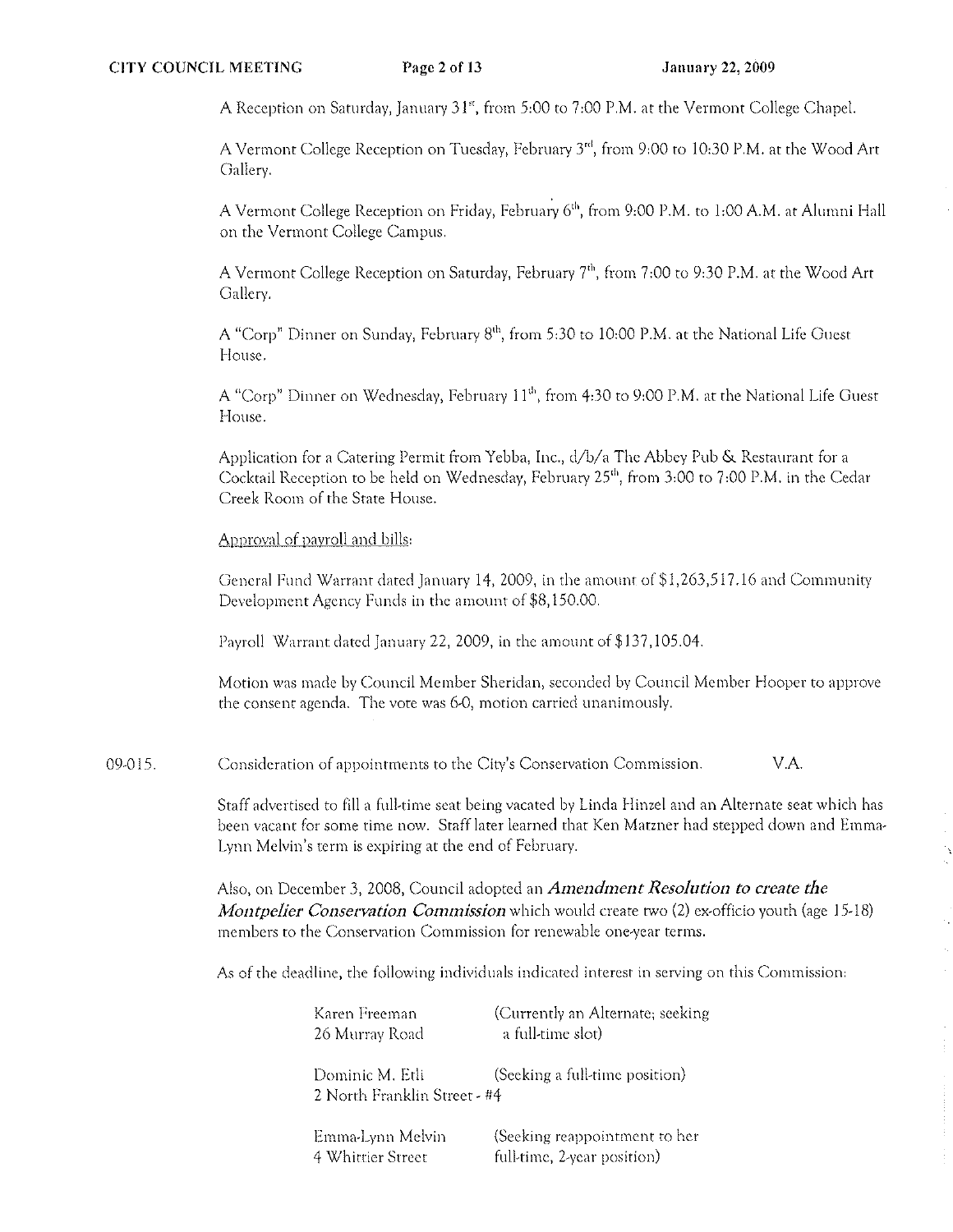*Appiicil11tS {oJ' Youtb Positions:* 

| Devon Brownlee         | Liam McSweeney  |
|------------------------|-----------------|
| MHS Sophomore          | MHS Sophomore   |
| 172 Chestnut Hill Road | 12 Pearl Street |

Recommendation: Appointments to fill three full-time seats ... one is a 3-year term; one is a 2-year term; and the reappointment is a 2-year term.

Also, appoint two youth members for I-year terms.

Dominic Edi and Emma,Lynn Melvin were present and spoke of their interest in serving on the Conservation Board. Karen Freeman had been unable to attend tonight's meeting.

Motion was made by Council Member Sheridan, seconded by Council Member I-looper to appoint Karen Freeman to a 3 year term. Dominic M Etli to a 2-year term and reappoint Emma-Lynn Melvin to a 2-year term on the Conservation Board. The vote was 6-0, motion carried unanimously.

Devon Brownlee and Uam McSweeney) spoke of their interest in being appointed youth members on the Conservation Board.

Council Mernber Weiss asked Mr. McSweeney if it would be advantageous if on the first round of appointments one was appointed for one year and one for two years, and thereafter there would always be one but a less likelihood of two new student representatives coming on at the same time.

Mr. Hammer said they talked that over with Matt McClean who is the Community Based Learning Coordinator and at this point they didn't want to force any student to make a two-year commitment. This will actually carry over into the next school year if it is a one-year appointment. If they want to stay on they could stay on for a second year. There seems to be quite a bit of interesting so they may be cultivating some new members, Devon started coming to the rnectings this fall and has been quite involved. They welcome students to be part of their meetings even if they arc nor appointed members.

Council Member Sheridan moved approval of the two youth appointments, with Council Member Sherman seconding the motion. The vote was 6-0, motion carried unanimously,

09-016. Conduct the first public hearing for an amendment to the City's Code of Ordinances, Chapter 10, MOTOR VEHICLES AND TRAFFIC, Article Vll, PARKING AND PARKING METER ZONES, as it pertains to Cedar Street. The contract of the contract of the V.A.

> It has recently come to staffs attention that a municipal ordinance regulating parking on Cedar Street, in support of existing signs, does not exist.

The easterly side of this one-way street has been posted with municipally installed and maintained signs for many years; however, a search of the ordinances revealed that Cedar Street is not referenced to within either 10-716 (PARKING PROHIBITED) or 10-717 (LIMITED PARKING). Furthermore, there is no record of how long the signs have been in place. Compliance has been consistently high, indicative of general consent to a reasonable restriction.

The following amendment to the Code of Ordinances is recommended ... new subsection: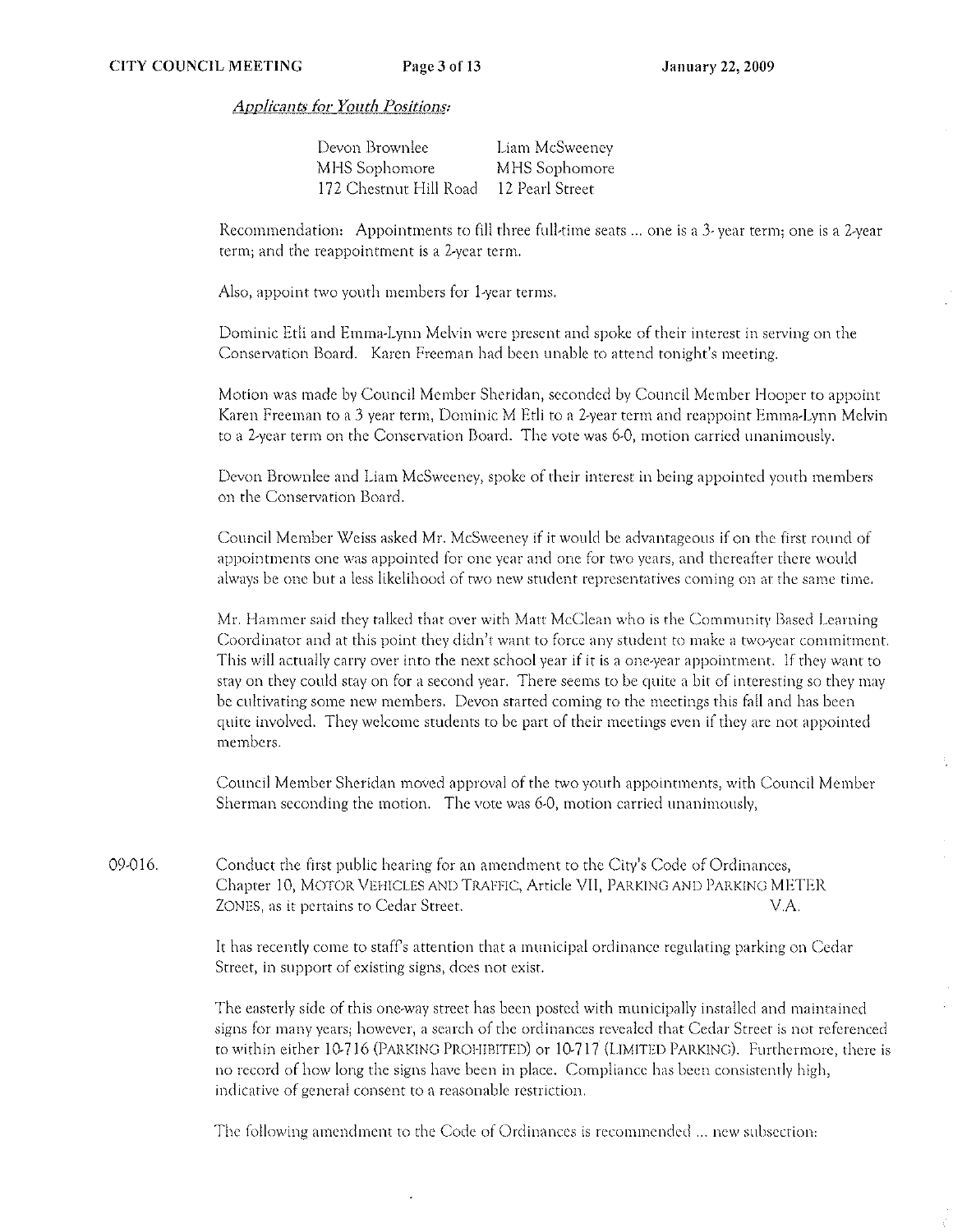## ARTICLE VII. PARKING PROHIBITED.

(ggo) Cedar Street - Parking is prohibited on the easterly side of Cedar Street for irs entire length; parking is also prohibited on the westerly side from the intersection with East State Street as measured at the curb line northerly for a distance of ninety-eight feet  $(98')$  to the driveway serving #2-4 Cedar Street; and from the marked crosswalk at the intersection of School Street southerly for a distance of twenty feet (20').

Council Members have received a copy of a memo from Todd Law, Public Works Director and Traffic Committee Chair, which further outlines the Committee's findings and how they reached this conclusion.

Recommendation: Conduct the first public hearing, with or without further amendments; set the date of February  $11^{th}$  for the second public hearing to consider this Ordinance amendment.

Mayor Hooper opened the public hearing at 7;20 P.M.

Tom McArdle, Assistant Director of Public Works, said Cedar Street for a number of years has had parking signs on the street prohibiting parking on the cast side of the street. It was brought to the Traffic Committee's attention by the police department that there wasn't an ordinance that supported the prohibited parking. The actual dirnension of the street requires that they do something about parking. It is a one-way street so they can support one side for parking and maintain room for one travel lane. Although they agree with the existing signage the Police addressed a corner which is driveways. They did notify aU of the owners of record on the street. They do not have access to names of tenants. There are a few apartment houses on the street. They have asked the property owners to notify their tenants of this pending ordinance change.

Assistant Public Works Director McArdle said state standards require they separate parking spaces from marked crosswalks by 20 feet. Right now they park up to and even over that crosswalk.

Council Member Sheridan said looking at the "no parking" side of the street completely, that is the side with only one driveway entering. The other side has a couple of driveways. He wonders why they don't switch it around where the parking is on the side with fewer driveways.

Assistant Public Works Directot McArdle said he thinks he was swayed by the fact that the parking signs have been in place for as long as anybody can remember.

Council Member Sheridan said he would like to know which side of the street gives the most parking spots. This is close to the center of town. It's worrh looking into.

Mayor Hooper closed the public hearing.

Motion was made by Council Member Sheridan, seconded by Council Member Sherman to approve first reading and set the second public hearing for February  $11<sup>th</sup>$  and that the requested information be provided at that meeting. The vote was 6-0, motion carried unanimously.

 $09-017$ . Conduct the final Public Hearing to solicit input on the proposed Municipal Budget for FY '10 (July 1, 2009 - June 30, 2010). V.A.

> The City Manager presented the City Councils FY '10 Budget at their First Public Hearing held on January  $7<sup>th</sup>$ .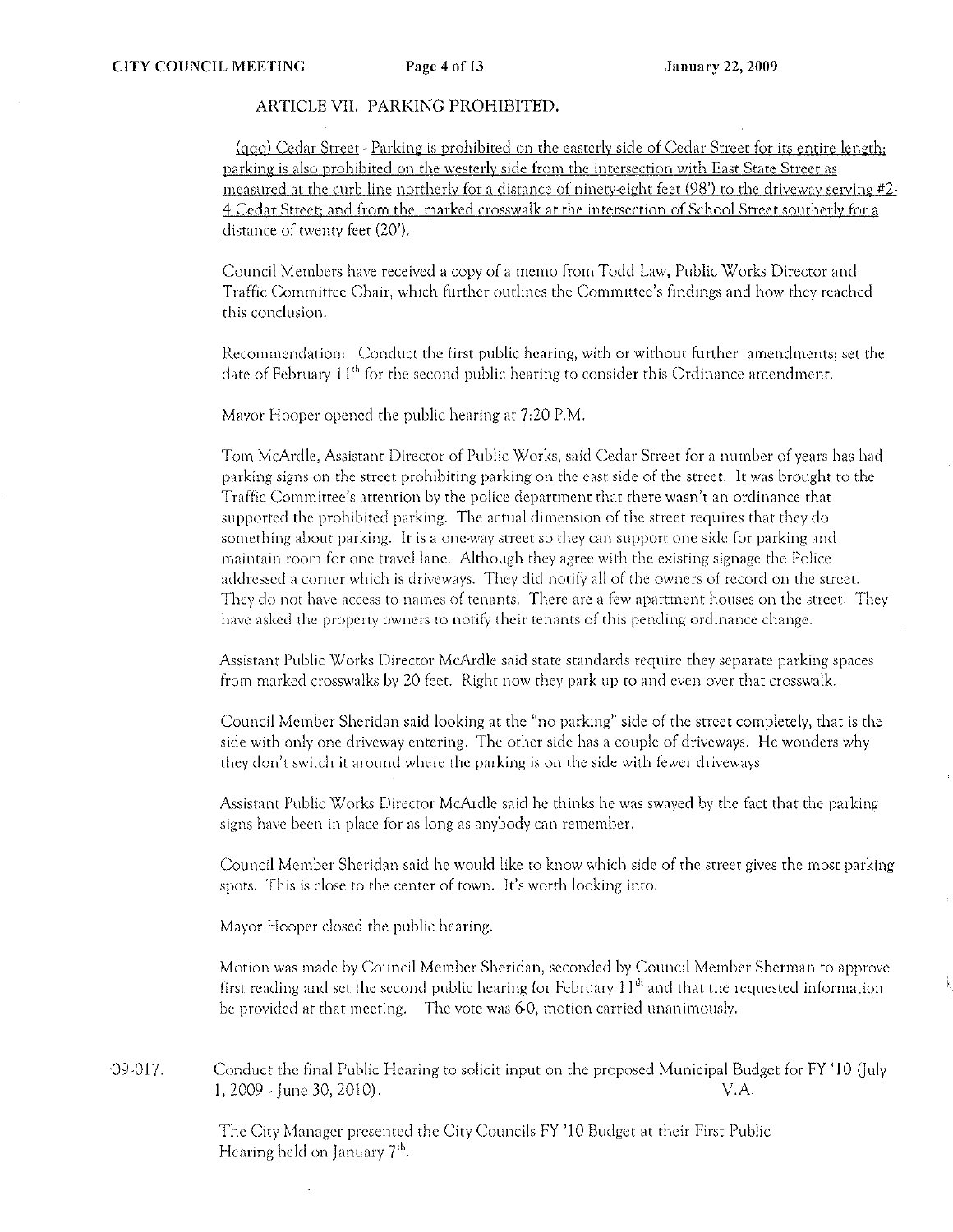Council will again accept comments/questions during this pubic hearing regarding budget issues; interested citizens can phone these in by dialing 522-4642.

Recommendation: Following the second and final public hearing, the Council will adopt their budget to *be* proposed to the voters in March, with or without further adjustments.

Mayor Hooper said John Hollar, Chair of the School Board and Cindy Rossi from the School Business Office joined the Council to make the School budget presentation.

John Hollar said it was an austere budget and one that reflects the realities of Montpelier. There arc continuing declines in enrollment so this budget reflects that reality. He outlined the priorities included in the budget and gave a presentation. He added these are current priorities and not new initiatives. The budget continues the existing programs which *exist* in the district largely without change, either in terms of significant reductions or additions.

A copy of the Montpelier School System's visual presentation is attached.

**They discussed consolidation! as a way of trying to manage the decline in students. There was** a general decision by the Board last night to revisit that and to look at the numbers to *see* if it makes sense to *close* the Main Street School and building an addition at the high school and consolidating the grades. There is a question about the funding that is available. There is 50 percent state aid that continues to *be* available for consolidation projects. There is also the potential for federal stimulus money. The House of Representatives has passed a very significant school construction projects bill, and much of that will be available in Vermont. He thinks they have a reasonable **opportunity to apply for that money.** 

Mr. Hollar said they also need to take another look at their enrollment projections. At some point they are going to flatten out. That will go into the projections and they will revisit the savings they would incur from that. Hopefully, they will do that in a short period of time and come up with some forecast of whether this makes sense to pursue. If it docs, there will need to be a fairly expedited public outreach process to try and gain support for that. Beyond that their options arc limited. In this climate it is hard to understand why we don't have a discussion about how much overhead for the number of students in this region, but they can't have that conversation by **themselves. It is very difficult to corne in with another significant tax increase. We are asking**  people to spend a greater portion of their income to support the schools. They do know there will be an enormous amount of stimulus funding coming into the Vermont. There isn't a lot of competition for those funds right now. There aren't a lot of school construction projects in the works because of the moratorium that has existed for school construction. He thinks there will likely be a variety of criteria that are going to be established for eligibility for that money. They arc probably as well situated as any community to try to take advantage of that if they make a decision **and act.** 

Council Member Weiss said the general population of Montpelier is fairly stable. Has the school system done any type of a demographic study as to why we lost 400 to 600 students?

Mr. Hollar said they have undertaken a study like that. Early on when they looked at consolidation in 2002, Steve Klein who is an economist for the Legislature provided them with demographics. At **the time it suggested we were a part of a statewide and national phenomenon. In general, fatnilies**  are just having fewer kids, and we arc the poster child for that phenomenon in Vermont. Anecdotally he looked at his block, where they have been in their house for 18 years and the neighbors have been there for 20, 30 to 40 years and have raised their children. Their children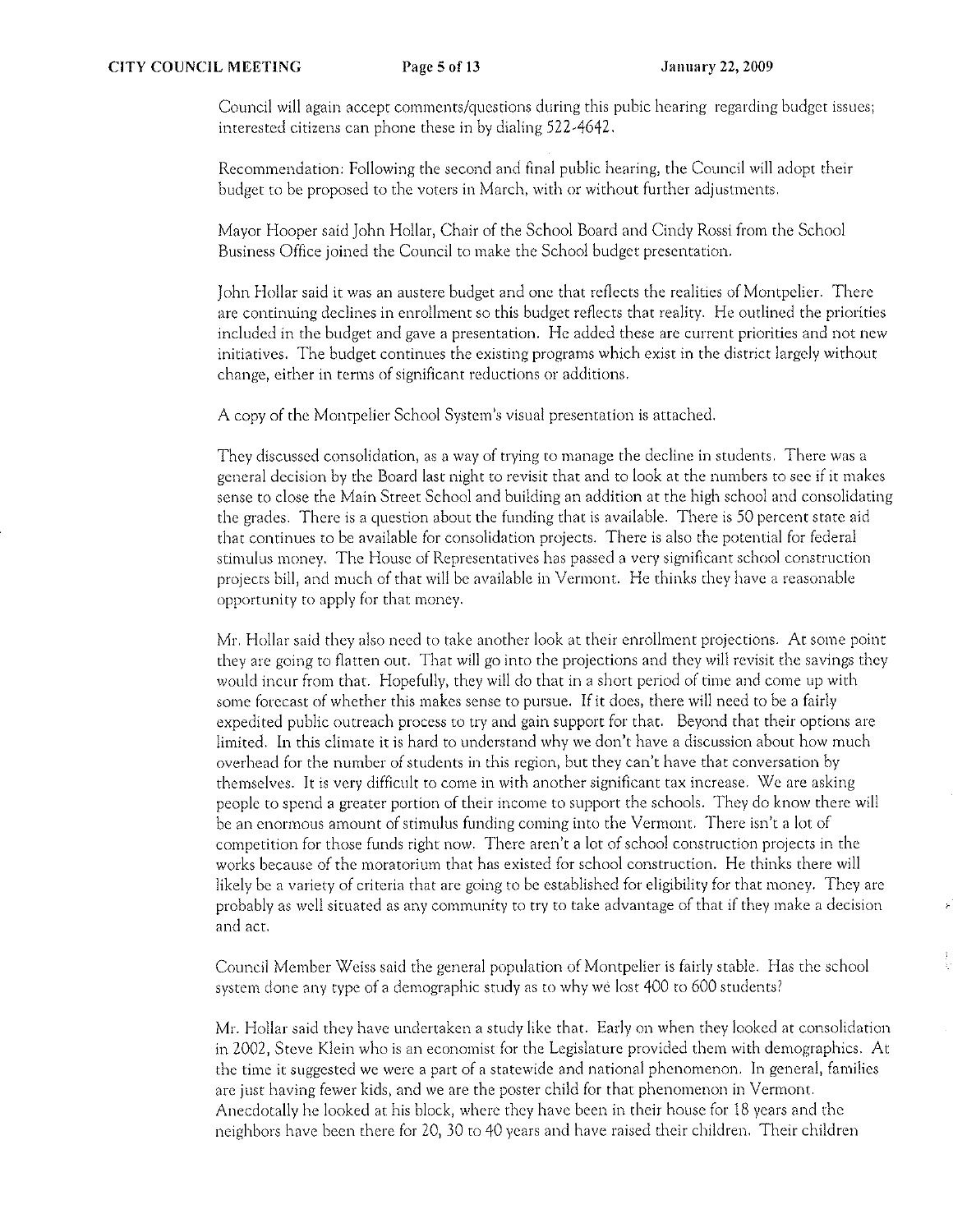have grown up and gone, His general perception is that people live in Montpelier and stay here. Their kids leave, and as a result the population ages.

He doesn't think it is because of the city's schools. The schools arc a positive side. We have award winning schools. They have been recently recognized again for the second year in a row for having a Silver Medallion School according to their measurements in the top 500 schools in the country. They meet periodically with recent graduates to talk to them about how they are doing and how did the schools do as a system in preparing them for their next phase. They have been most successful in doing that with college bound kids, and they need to broaden that. Almost universally they hear from students who go to very elite schools tell us they wet'e as *well* prepared as any of their peers.

Council Member Weiss said it may be worthwhile in the immediate future if the Council and School Board work together on a demographic study. As far as he knows they don't have any hard core information. If all of the houses with the older folks in them eventually end up with two or three children, that could change the whole dynamic.

Mr. Hollar said the demographic projections they rely on are better than a crap shoot but not by a lot. It's very hard to find good high quality measurement instruments that tell you what the student population is going to be in five years.

Council Member Weiss said in 2010 the federal government is going to do the census so *we* should have some good data,

Mr. Hollar said they arc saving about \$60,000 a year by moving out of 58 Barre Street, which is paying for half of the cost of the bond. It went a long way to making their operations more efficient. They simply didn't need to be in that space. There is room at the high school. That building at 58 Barre Street is an enormous drain on this comrnunity and he implores the Council to try to figure out how to manage it. In all humility the School Board wasn't able to do that. He thinks it is in part that it wasn't a school building and their administrative staff simply wasn't able to focus on it. They were focused on educating kids and that building always came last. He implores the Council to make a decision with that building to either close it or to make it more energy efficient.

Discussion followed on the contract negotiations at the school.

Vicki Lane asked if they were freezing salaries.

Mr. Hollar said they have had that conversation. Part of the problem, with declines in enrollment is they are spread out so you don't have wholesale classrooms that become available. There is no question they have more space now than they did five years ago. They really need to look at any option they can to lower their fixed costs.

Council Member Golonka said the Recreation Department's budget is approximately \$620,000 this year.

Mr. Hollar said that is a flat budget with no increase in the spending. If they had developed this budget knowing what we know now they would have taken a different view. Their reaction was that a flat budget with no increases for inflation was correct. The other more significant fact is that if they were to hold their per pupil spending increases to zero, that would require them to reduce their budget by about \$700,000. It's not possible to do that and maintain any semblance to the kind of programs they have. Maybe eliminating II or 12 teaching positions they could do that. But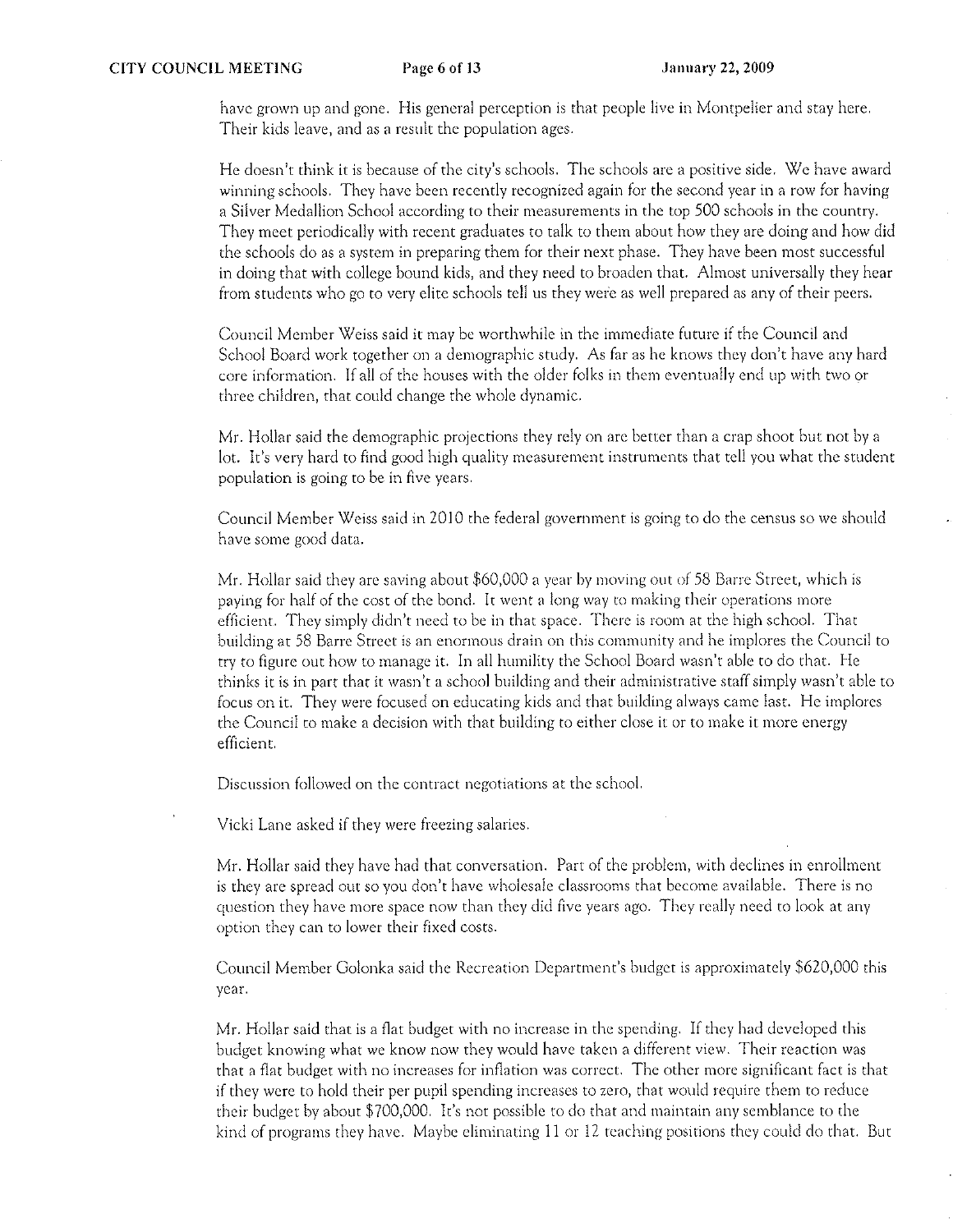when you are talking about the wholesale loss of programs it impacts the integrity of the school system they have.

Due to technical difficulties the Mayor moved to agenda item 09·021 Report by City Council while this issue was being resolved.

#### 09·021. Report by City Council.

Council Member Sherman spoke about two of her contingents who spoke about the pictures of the old President and Vice President in the Federal Building and they were very eager to have the current President and Vice President's picture in place. The response that had been received was that it would be changed when they were ready to make the change.

Council Member Sheridan said there was a nice turnout of people on Tuesday night and it was very well attended. People were in very good spirits. He asked for an update on this issue he had received from Win Turner on College Street, which was supposed to go to Technical Review Committee. It is an issue around Emmons Street where there is no crosswalk.

Technical difficulties were resolved and the budget presentation resumed.

City Manager Fraser did a visual presentation on the municipal budget for FY'10. A copy of the presentation is attached to the minutes.

Mayor Hooper reminded everyone the Council is conducting their final public hearing and she asked if there were any in the audience who would carc to comment on the proposed budget.

Adrienne Phillips Luhr said she would like to thank the Council for including the Kellogg.Hubbard Library and would like to speak on behalf of the parents and children. She grew up here in Montpelier. She was born and raised here, and moved back to Montpelier in 2001. People often ask her what is Montpelier like now compared to growing up here. What is great about Montpelier now is that our community is thriving. Anyone can agree that we have a great downtown, great shops and restaurants, and it is a great place to be an adult here. But what she loves most about Montpelier is as a parent raising children is what has stayed the same. She loves the fact that they are raising their girls and doing things with them that she did here as a kid. She loves taking them to the Montpelier pool where she learned how to swim and was a lifeguard. She takes them to the Kellogg.Hubbard Library, and she has a very vivid memory of going to Story Time in the basement, getting her first library card and taking out books, and she loves that the girls are there. It's so wonderful that the kids like to be there. They are studying there and reading books there. When you think about why you choose to move to some place, we have this current downtown which is very special about our past. It doesn't happen by aCCident. The funding we give to the Library is essential,

Nancy Graff said she was the Kellogg.Hubbard Library's first public trust in 1990 and has been on the State Board of Libraries. Attached is a copy of her remarks.

Vicki Lane said she is at least a  $12<sup>th</sup>$  or  $15<sup>th</sup>$  generation Vermonter. She can offer a little different perspective. One of the comparisons she had was that she, too, growing up in the Town of Windsor had the Library as one of her entertainment sources. They didn't have TV, and they were in the Library constantly. She had book after book Out of the Library and she was reading books that were way more advanced than her age. That Library still stands in the Town of Windsor much the same as it did when she was a kid. She was last in it two or three years ago. It is not a Cadillac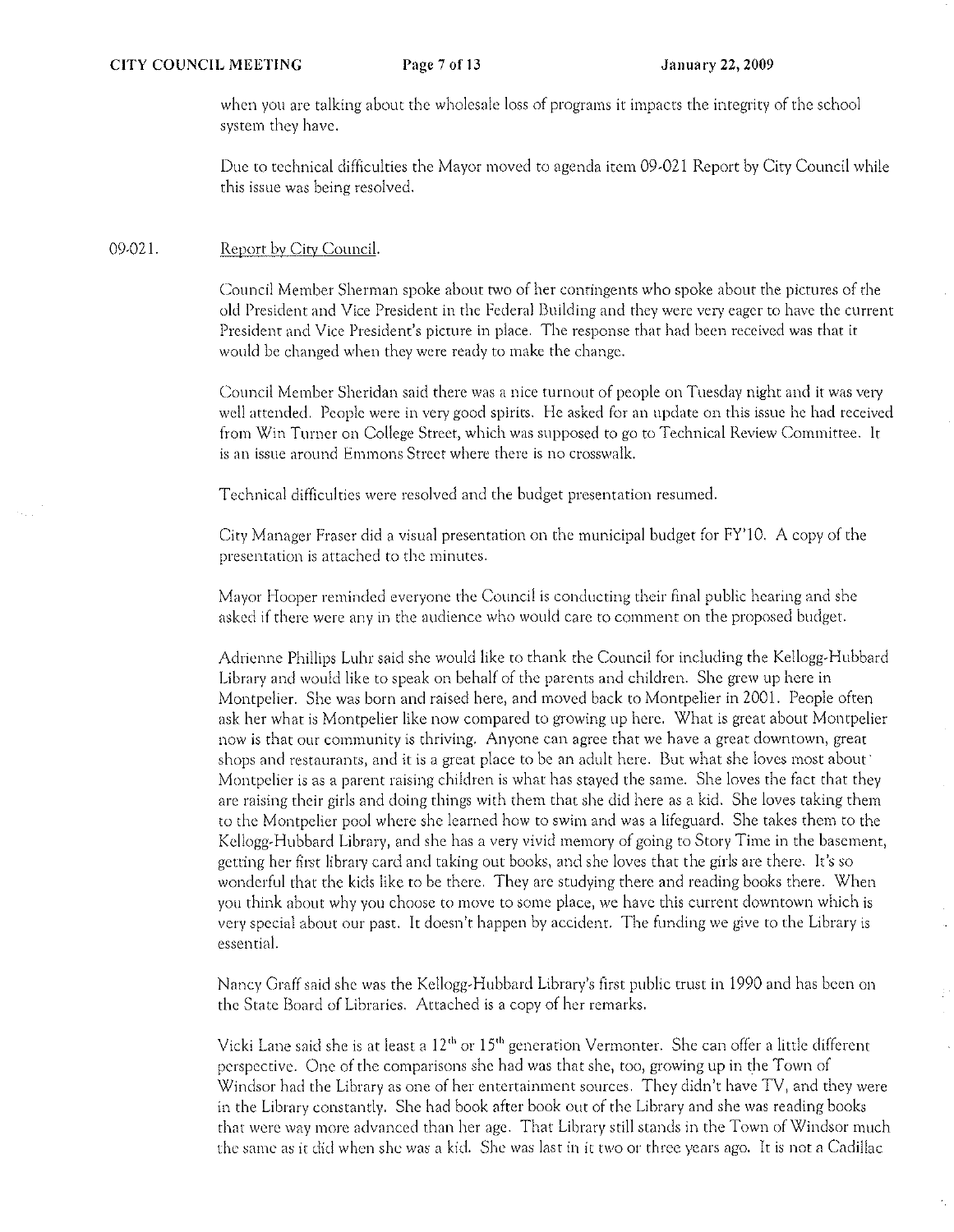library, but it provides the books and all of the other things that are necessary. The school system has a library. She spent many times in the Windsor High School Library. She does not think it is necessary for us to be paying a tremendous arnount to get those services. She knows the Town of Windsor does just fine with the library that they have. They don't pay anywhere near \$300,000 a year for their library. They desperately needed \$500 one year for a new dehumidifier for their downstairs books. Her mother paid for it. She doesn't know why we seem to feci that in Montpelier if we arc comparing our tax rates to a town such as Windsor that we need to feel that our library needs to be so much more than that town's. We have the state library system, the school libraries; we have umpteen libraries. She isn't saying anything against the libraries because reading is fundamental. But we don't have to pay a fortune for it. She could not afford a 21 cent increase **in** her taxes,

Hillary Farrington, Library Director at the Kellogg-Hubbard Library, which is great to use as a child. She came from a poor family and the library was her refuge. She went to college and it was only because of the public library in her town that made that happen. It gave her a sense of what she could be.

Ms. Farrington read a letter they received from a little girl who wanted to be here tonight. This is attached to the minutes.

Ms, Farrington continued with her remarks and a copy of those remarks are attached to the minutes.

Dan Pudvah, Executive Director of Kellogg-Hubbard Library, appeared and thanked the Council for including the Library in the budget. He had two brief statements to offer by folks who couldn't come tonight. One is from Louise Crowley, who is a resident and involved in the Master of Fine Arts Program at Union Institute and the other is a brief statement from Conrad Boucher, Rosie's father.

Mr. Fudvah said to amplify some of the information they provided back in November when Sarah Hoffman and he met with the Council, they compiled a synopsis of our cost containment over the last couple of years. They eliminated the custodian position and contract with a service which docs cleaning at night. Now the existing staff deals with the snow shoveling and media roorn setup and unplugging toilets and season tasks such as storm windows. They have eliminated the Book Mobile but havc maintained delivery to home day care centers and other sites through the use of their dedicated volunteer group.

Mr. Pudvah said they do charge an annual fee to patrons from towns that do not contribute tax support, and this charge is equal to the per capital tax support paid by Montpelier residents.

Hillary mentioned the energy audit. They have lowered the set point on the heating system which is programmed to lower the temperature when the building is not in use. They changed their health insurance at a significant reduced costs. They have cut down on the printing of certain

publications. They have cut periodical magazine subscriptions by 40 petcent and replacing some only through patron donations.

The Library staff is kept to a minimum with many staff members having multiple responsibilities, such as reference and technology. In addition, the Library has utilized the AmeriCorps and Vista Programs, Court Diversion, RSVP and other comrnunity groups to expand its volunteer core. About 80 volunteers help at the Library mending books, working on book sales, assisting with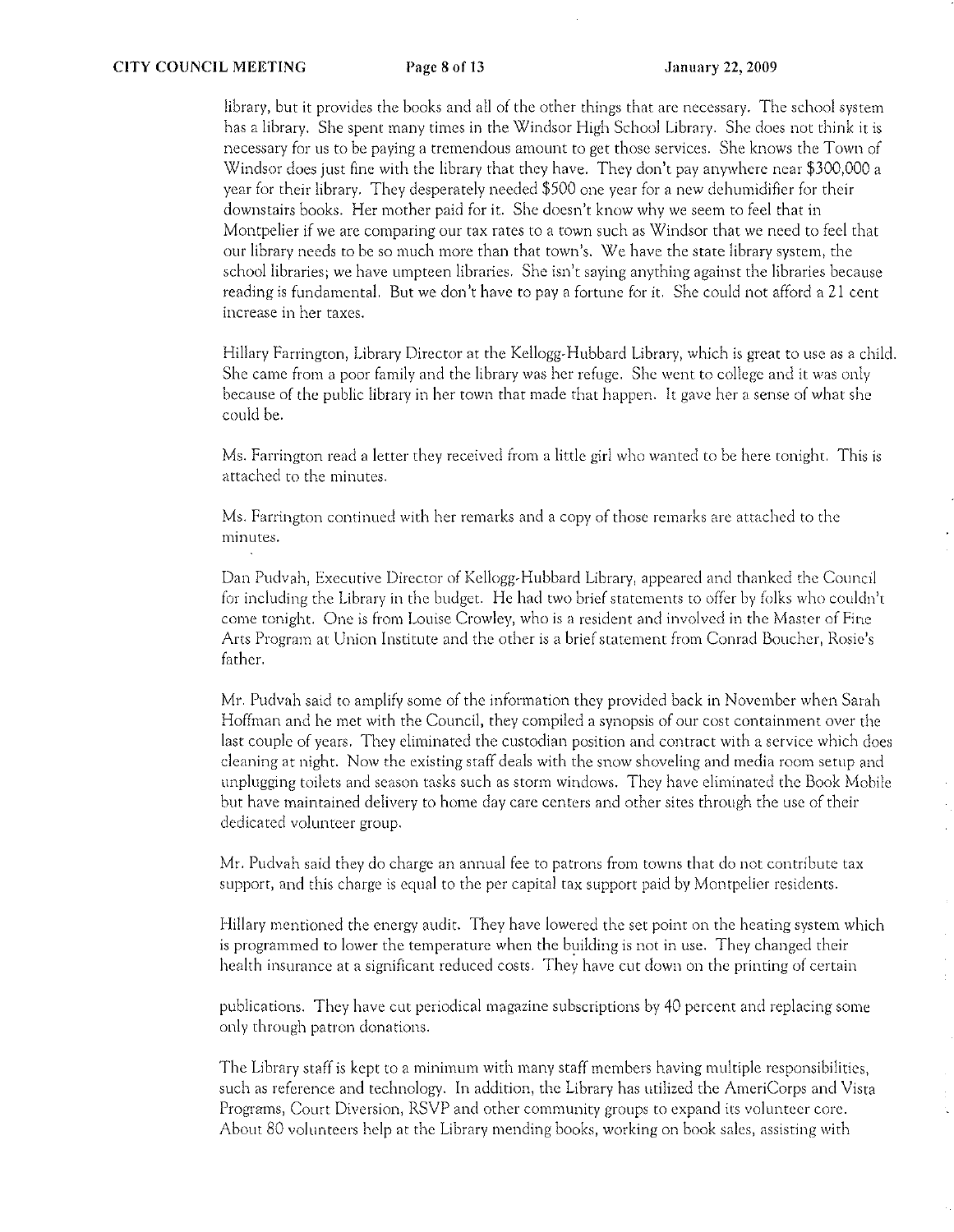shelving books, helping with fundraising, delivering books to the home bound and many other tasks for which they can't afford to pay the staff.

They now request a donation of \$2 for inter library loans in order to help defray the postage costs, and they have also increased overdue fines.

Council Member Weiss told Mr. Pudvah he appreciated all of the presentations but he doesn't understand why they arc making them. There is roughly \$223,000 in the city budget, plus roughly another \$48,000 for a bond payment, and \$70,000 the Library is asking the citizens for in addition to all of that. What is his point of being here this evening? Do they want more money? Do they want less money?

Mr. Pudvah said they wanted to underscore the communications about why the Library is asking for funding the way it is this year. Based on the last public hearing it seemed as though they needed to increase their communications about that.

Council Member Weiss said in terms of what is available, is the Library in support of that as it stands right now?

Mr. Pudvah said they have not objected to that. They asked for more funding. The Council, through its own formula, gave less. They have accepted that, and they are going to ask the voters to support them on the ballot with the additional money.

Council Member Hooper said he forgot how the carve out was calculated.

Council Member Golonka said the carve out started about four years ago when the Library came into some financial problems and asked for 30 percent municipal support and the remaining 70 percent was divided among the towns per capita. The Council agreed with 60 percent because that is the circulation rate.

Mayor Hooper closed the public hearing at 9:03 P.M. on the FY'lO municipal budget.

Motion was made by Council Member Hooper, seconded by Council Member Jarvis to restore the part~tirne tree position with no increase in the budget as outlined in City Manager Fraser's merno.

Council Member Jarvis said with the amount of money the Library is requesting it is hard to cut our own positions. She thinks the parks serve more people than are served by the Library.

Mayor Hooper called for a voting on the motion. The vote was 6-0, motion carried unanimously.

City Manager Fraser said in his conversations with Geoff Beyer they learned that if they laid the position off the Department of Labor would no longer send people. Their compelling reason was not only did it provide the opportunity to get training and work, but it is a labor force that the community needs

City Manager Fraser noted that there is no tree board or like group that comes in to speak on behalf of the fire, police, or public works departments. He spoke of the tough choices that the departments had to make during this budget cycle and gave examples. He complimented staff for the work they have done.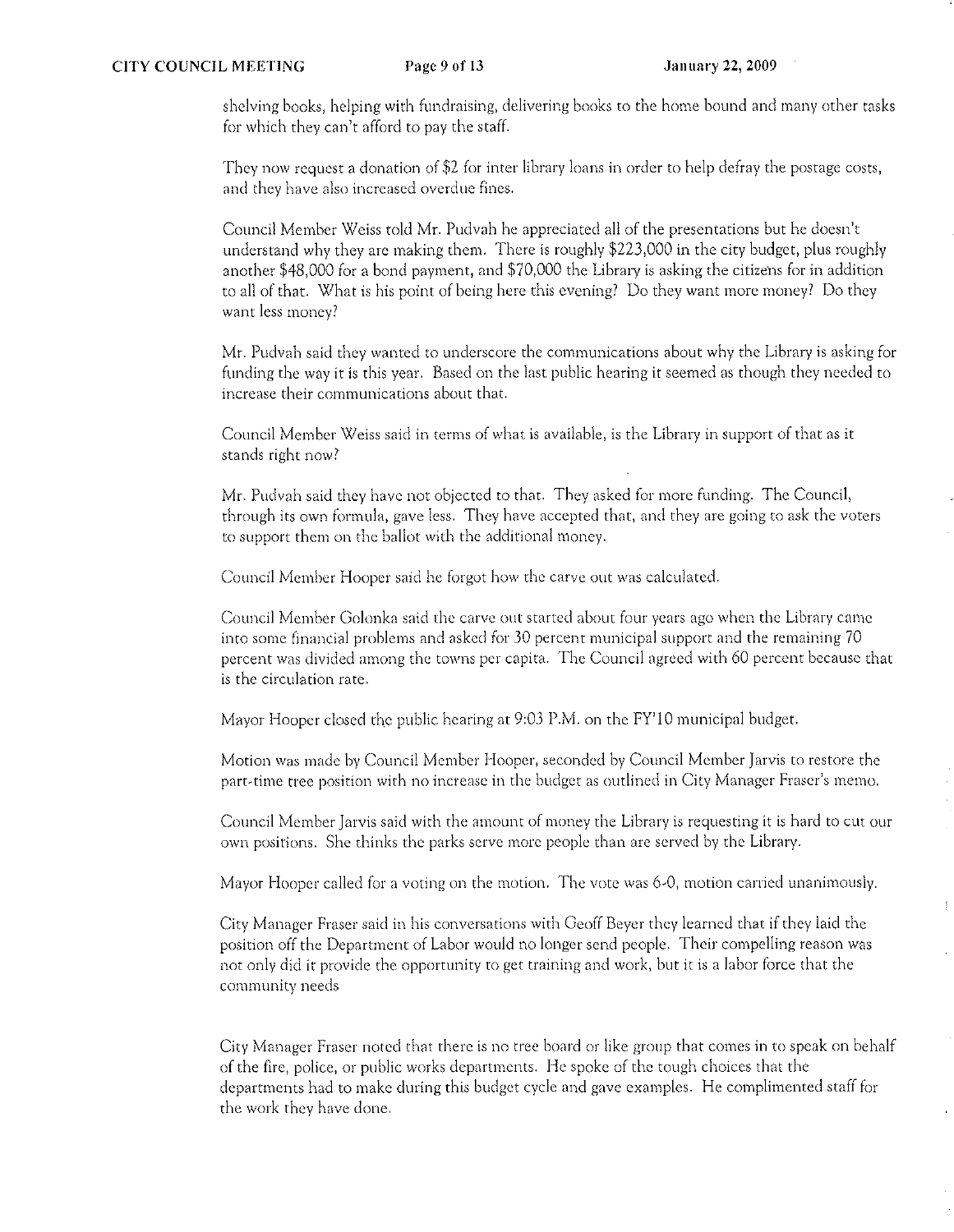Motion was made by Council Member Sheridan, seconded by Council Member Hooper to accept the budget with the change they had just made.

Council Member Jarvis said she wanted her opposition to the Library funding noted for the record.

Mayor Hooper called for a vote on the motion. The vote was 6-0, motion carried unanimously.

Mayor Hooper thanked the city staff for the work they had done in putting together this budget.

Council Member Weiss said he would like to see an agenda item every month, with two components. Somebody to report on what the state funding will look like in the next fiscal year and somebody to report on what the federal funding will look like in the next fiscal year, because those are two components which will impact any decisions the Council has to make at the local level. We need accurate suppositions.

09-018. Consideration of any petitions filed to be included on the City Meeting Warning for March 3, 2009. V.A.

The City Clerk will submit any petitions rhat have been filed.

Recommendation: Discussion; incorporate those items accepted into the Warning.

City Clerk Hoyt reported that three petitions had been received.

Green Mountain Youth Symphony with a request for \$3,000.

Community Connections with a request for \$6,000.

A Resolution request to the Vermont Legislature regarding Vermont Yankee,

City Clerk Hoyt noted that the wording on the petition sheets for the Vermont Yankee resolution had been slightly different but the intent was the same.

Motion was made by Council Member Hooper, seconded by Council Member Jarvis to accept the petitions for the Green Mountain Youth Symphony and Community Connections.

Council Member Weiss said if the council has a right t0 reject a petition, he would like to see them reject the Community Connections petition.

Council Member Hooper said they couldn't because they received the appropriate number of signatures.

Mayor Hooper called for a vote on the motion to accept the two petitions. The vote was 6-0, motion carried unanimously.

Discussion continued on the petition on Vermont Yankee,

Motion was made by Council Member Jarvis, seconded by Council Member Sherman to accept the petitions received regarding the resolution on Vennont Yankee as one petition.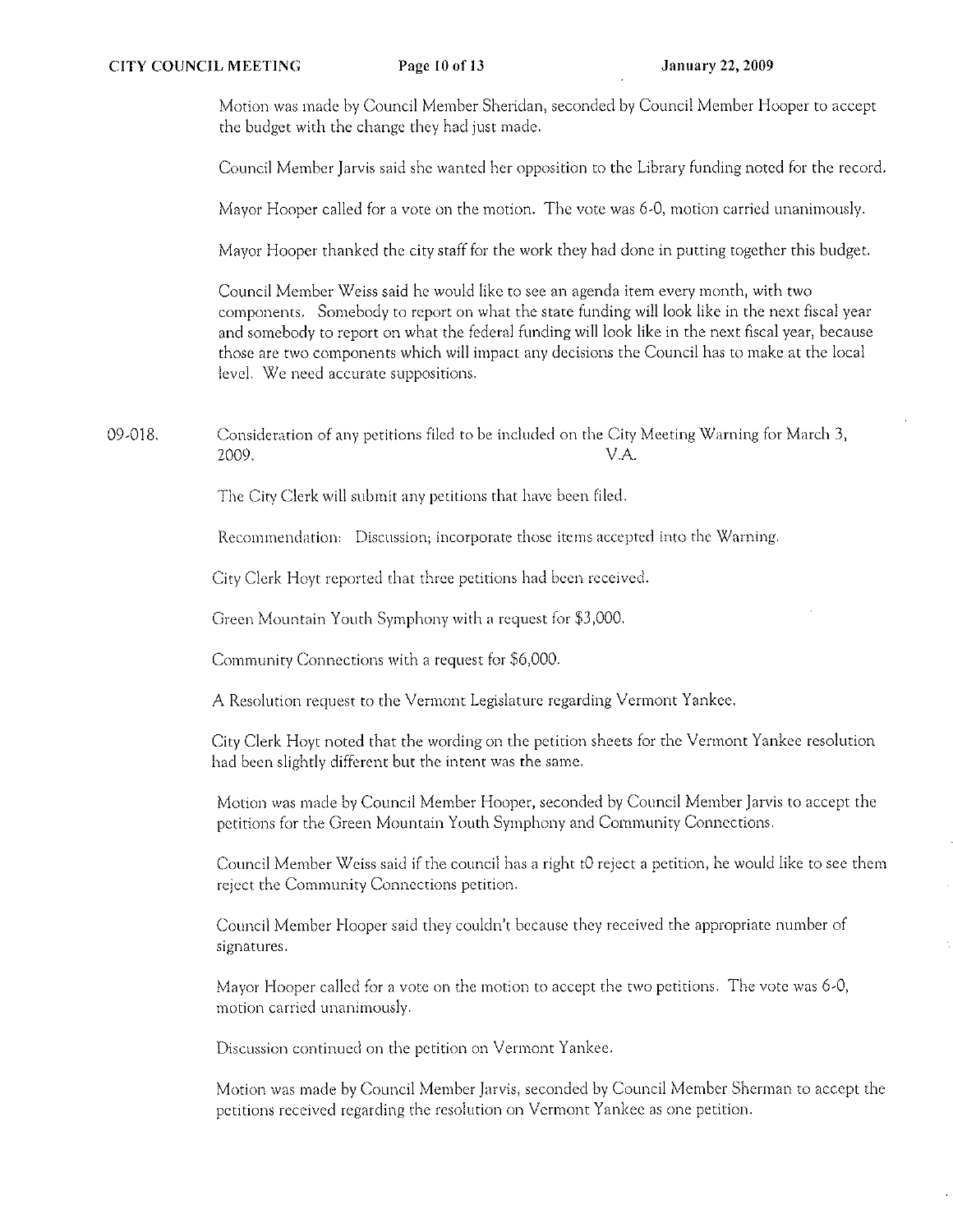## **CITY COUNCIL MEETING** Page 11 of 13 January 22, 2009

City Manager Fraser said the real question is intent. A reasonable person would conclude that the intent of these two petitions are identical. Personally, this is not any kind of binding action upon the city.

Motion was made by Council Member Hooper, seconded by Council Member Weiss to call the **question. The vote was 6,0, motion carried unanimously.** 

Mayor Hooper called for a vote on the motion to accept the petition received regarding the resolution on Vermont Yankee as one petition. The vote was 5-1, with Council Member Golonka **voting against the motion.** 

Motion was made by Council Member Weiss, seconded by Council Member Hooper to accept the wording as drafted in Article 25.

After further discussion Mayor Hooper called for a vote on the motion. The vote was 3-3.

**Discllssion continued and 111otion was rnade by Council Mernber Jarvis, seconded by Council**  Member Sheridan to accept the language on the petition that was as follows and add by petition.

Shall the voters of the city of Montpelier request the Vermont Legislature to deny the relicensing of Vermont Yankee? Given the viable alternatives and the risks posed by continued operation, ensure that Vermont Yankee will cease operation in March 2012, after having completed its 40 year design life by not granting approval for operation of the plant after that date.

Mayor Hooper called for a vote on the motion. The vote was 5-1, with Council Member Golonka **voting against the motion.** 

09-019. Conduct the final Public Hearing for the March 3, 2009 City Meeting Warning.  $V.A.$ 

> **Again) comments/questions during this public hearing regarding the Warning can be called in by**  dialing 522-4642.

Recommendation: Conduct the final Public Hearing for the March 3<sup>rd</sup> Warning; **rnakc any further revisions as necessary; finalize for publication.** 

Mayor Hooper opened the public hearing at 9:30 P.M. and read the Warning. There were no questions from the public and Mayor Hooper closed the public hearing at 9:35 P.M.

Council Member Hooper asked if they had decided they could not take out one item on which to **render an opinion.** 

Council Member Sheridan said they decided if they wantcd to be against things to write a letter in the paper.

City Manager Fraser said they should discuss how they want to take public positions on any of these issues. He would advise them not to put any politics on the ballot.

Motion was made by Council Member Sheridan, seconded by Council Member Jarvis to accept the warning after amending article 13 by adding (This amount is requested by the library board....) and **adding the petitioned items. The vote was** 6~O) **motion carried unanimously.**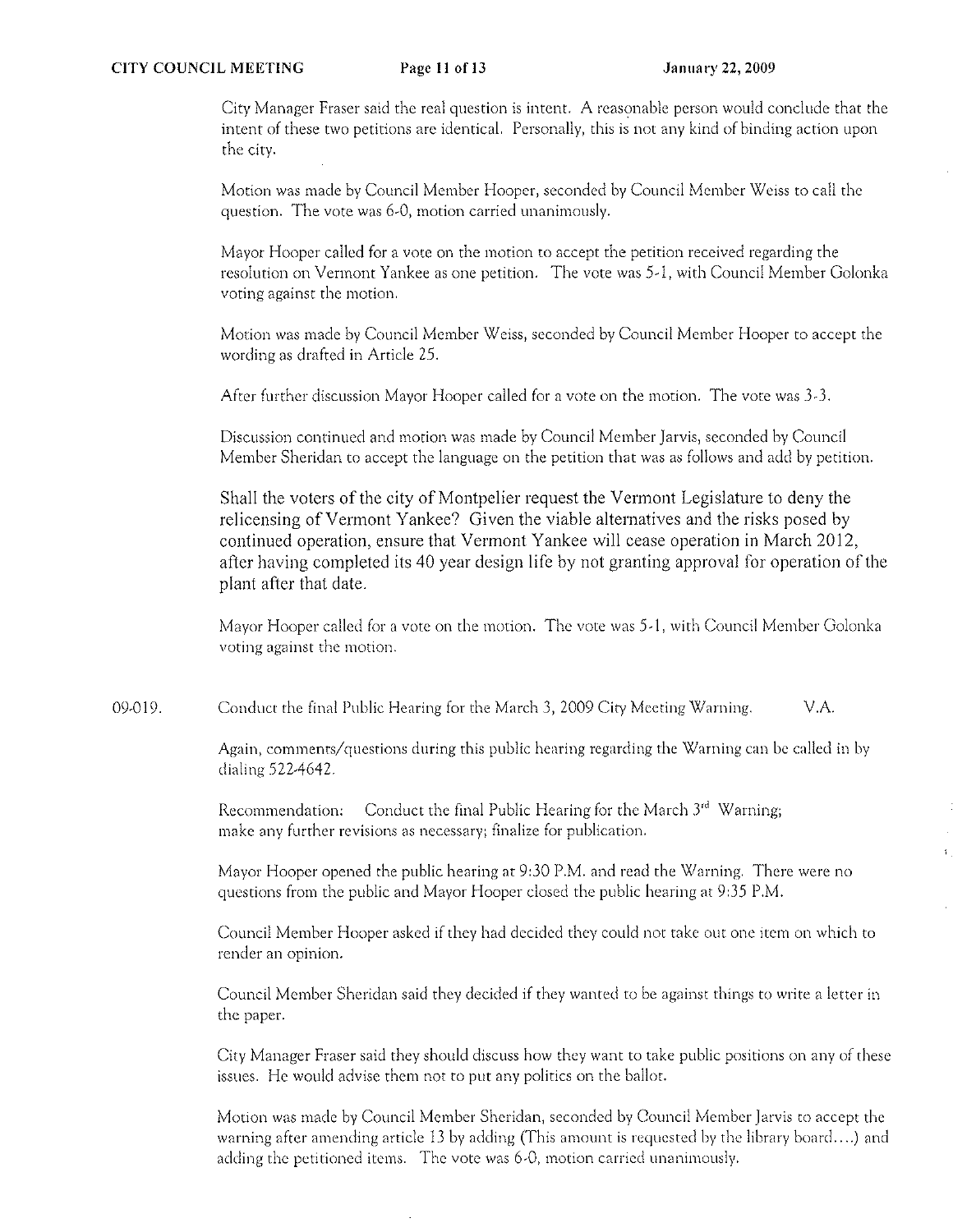Council Member Weiss asked why they were picking on the Library. They have come to an agreement with the Library and we have already told them we are going to consider other changes for next year.

Mayor Hooper said she would add in the discussion for the Library and the Senior Center as well as the Recreation Department.

09·020. Update on the ice conditions of the river.

> Staff was asked for this update, including what strategy is currently being used and what the plan is for the next few months.

Recommendation: Receive update; discussion.

City Manager Fraser said staff was out of town and they would do an update at a future meeting.

### 09·021. Report by City Council.

Council Member Weiss said he had two things he wished to report. In a City Council meeting of March or April of last year he was duly appointed as the Mayor's representative to a Harry R. Sheridan Memorial Scholarship, and according to their rules that is a three-year appointment. He will continue to serve, and they are having a meeting next Monday to start the process of scholarships for residents of the U-32 and Montpelier school districts. As a citizen of one he represented today the 20 communities in Washington County at the 2:00 P.M. hearing of the county budget. The budget is adopted exactly as they presented it earlier, and he didn't make any dent in terms of getting any reduction. Most of it was Beverlee Hill's doing because she didn't think they could afford right now to take out \$35,000 cash on hand without knowing what the future is going to be.

Council Member Jarvis said she was interested to see in the newspaper today that Barre City is very much in thc same boat as surrounding comrnunities. They are bonding \$2 million for infrastructure and capital improvements.

Council Member Weiss replied he wanted to comment on that. The City Manager had great statistics in his presentation, but what he doesn't show is what the grand list is for each one of those communities. Of course, Barre has a higher tax rate than we do because their grand list is smaller than ours.

Council Member Sherman said she had attended a Oreen Mountain Transit Board meeting. Green Mountain Transit is now incorporated with Franklin County Bus Services. They are regionalizing and working with the Legislature.

### 09·022. Mayor's Report:

Mayor Hooper said she is not going to report on Sabin's Pasture tonight. She would like to have it as an agenda item.

She reported that it was a great day on Tuesday celebrating the Inauguration and she wanted to r-hank Susan Ritz and Chris Wood.